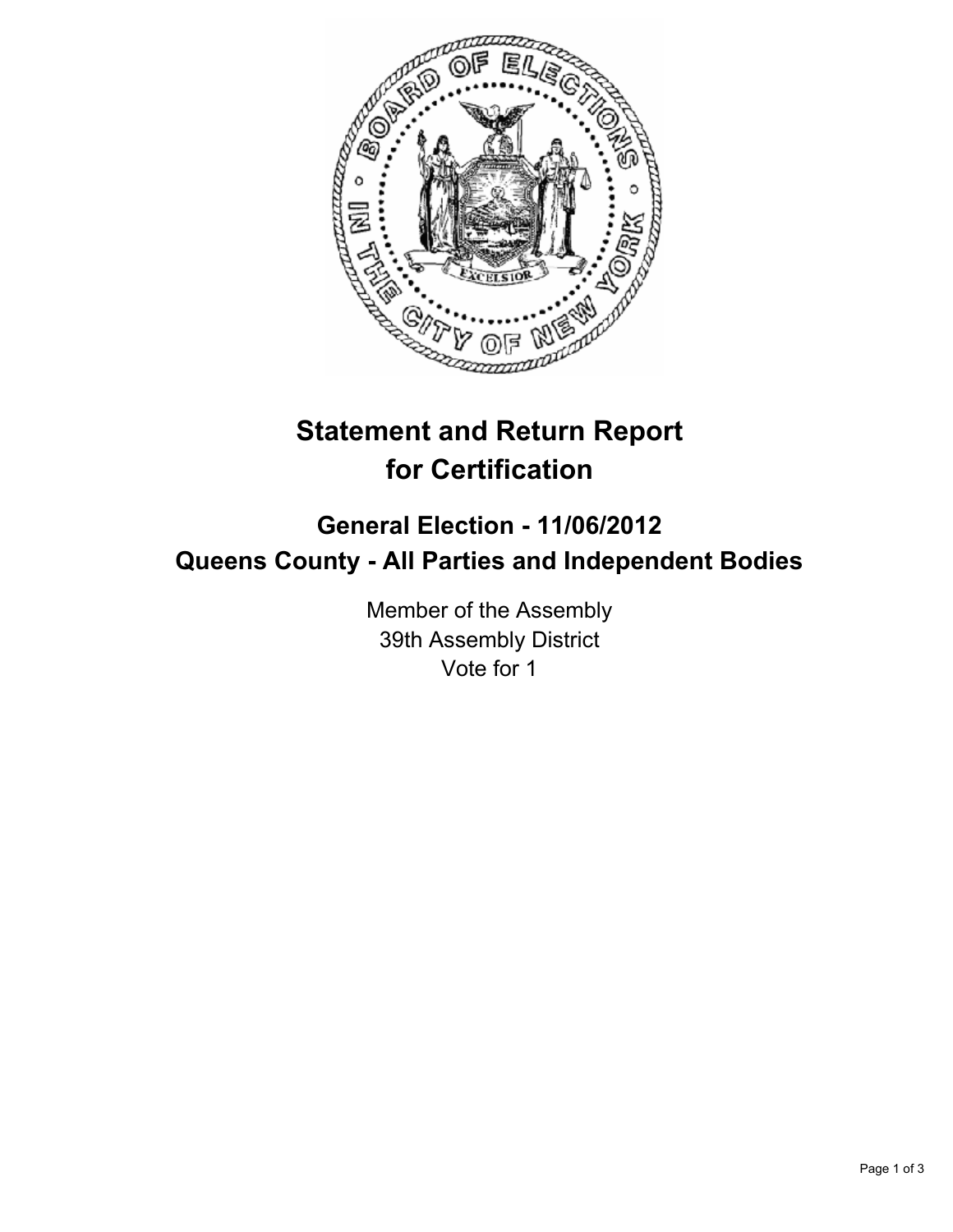

### **Assembly District 39**

| PUBLIC COUNTER                                           | 17,718 |
|----------------------------------------------------------|--------|
| <b>EMERGENCY</b>                                         | 0      |
| ABSENTEE/MILITARY                                        | 348    |
| <b>FEDERAL</b>                                           | 160    |
| <b>SPECIAL PRESIDENTIAL</b>                              | 0      |
| <b>AFFIDAVIT</b>                                         | 1,991  |
| <b>Total Ballots</b>                                     | 20,217 |
| Less - Inapplicable Federal/Special Presidential Ballots | (160)  |
| <b>Total Applicable Ballots</b>                          | 20,057 |
| FRANCISCO P. MOYA (DEMOCRATIC)                           | 13,958 |
| FRANCISCO P. MOYA (WORKING FAMILIES)                     | 705    |
| ANTHONY SALVATORE (WRITE-IN)                             | 1      |
| ARTHUR NECHAMKIN (WRITE-IN)                              | 1      |
| <b>BARACK OBAMA (WRITE-IN)</b>                           | 1      |
| <b>BRUCE WAYNE (WRITE-IN)</b>                            | 1      |
| CHARLES HEINZE (WRITE-IN)                                | 1      |
| CHRIS EDES (WRITE-IN)                                    | 1      |
| CHRIS MOONEY (WRITE-IN)                                  | 1      |
| DANIEL DROMM (WRITE-IN)                                  | 1      |
| DENNIS KUCINICH (WRITE-IN)                               | 1      |
| EDWARD ARMAS (WRITE-IN)                                  | 1      |
| ERIC MINGOTT (WRITE-IN)                                  | 1      |
| HUMBERTO SUAREZ MOTTA (WRITE-IN)                         | 1      |
| JUDY HUANG (WRITE-IN)                                    | 1      |
| LAWRENCE LITTLEFIELD (WRITE-IN)                          | 1      |
| MICHAEL MARSILLO (WRITE-IN)                              | 1      |
| STEPHEN COLBERT (WRITE-IN)                               | 1      |
| UNATTRIBUTABLE WRITE-IN (WRITE-IN)                       | 15     |
| <b>Total Votes</b>                                       | 14,694 |
| Unrecorded                                               | 5,363  |